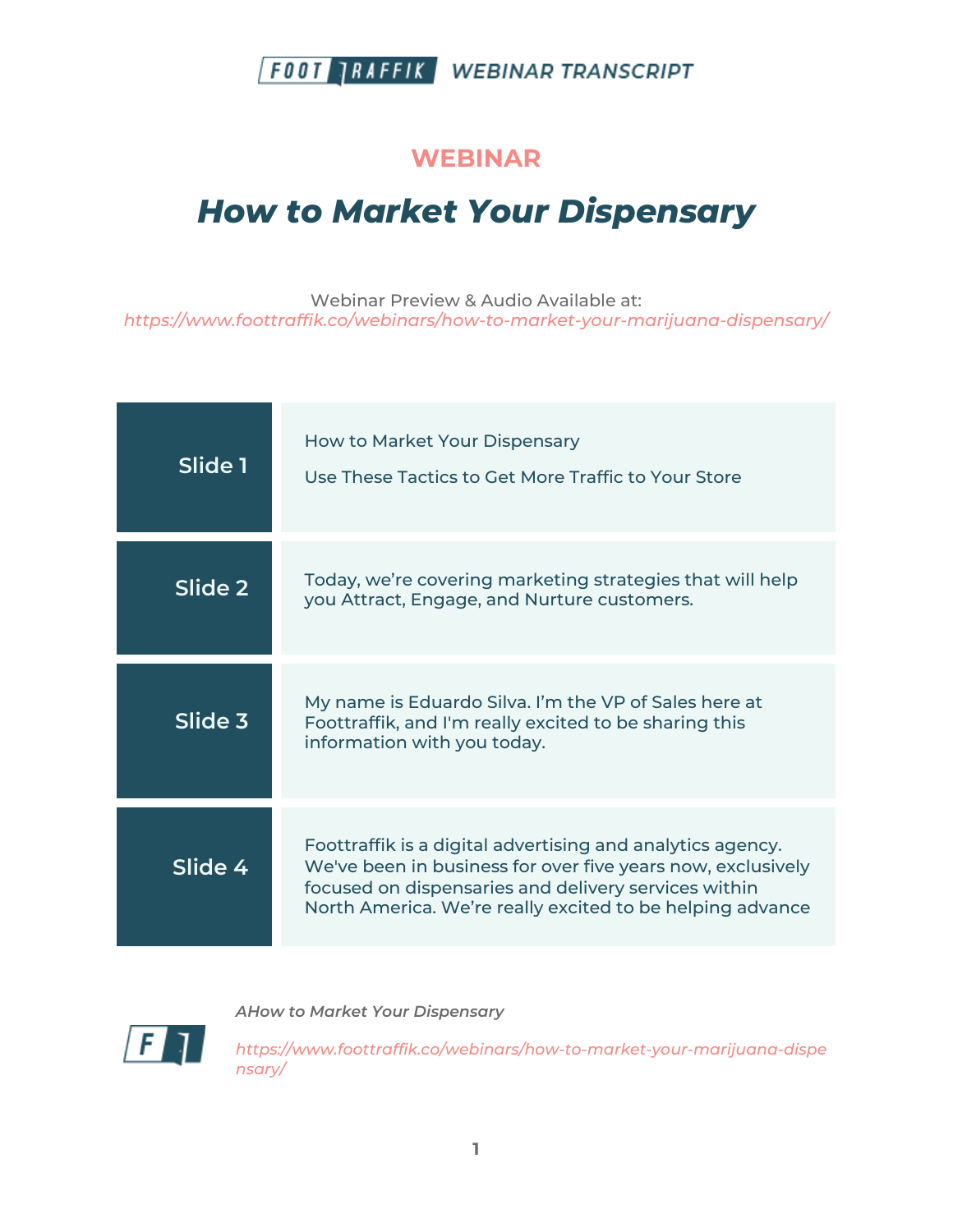|         | our industry forward.                                                                                                                                                                                                                                                                                                                                                                                                                                                                                                                                                                                                                                                            |
|---------|----------------------------------------------------------------------------------------------------------------------------------------------------------------------------------------------------------------------------------------------------------------------------------------------------------------------------------------------------------------------------------------------------------------------------------------------------------------------------------------------------------------------------------------------------------------------------------------------------------------------------------------------------------------------------------|
| Slide 5 | A couple of housekeeping items before we get started.<br>If you have your cell phones on you, please put them<br>facing down on your desk or mute them. We are going to<br>be covering a lot of information in a very short window of<br>time and it helps to retain focus.<br>Familiarize yourself with the Zoom interface. If you<br>haven't become a master at Zoom yet, if you go to the<br>bottom of your screen there is a Q&A button. We do have<br>moderators with us today that will be addressing<br>questions throughout the webinar.                                                                                                                                 |
| Slide 6 | Cannabis is a product, and despite what many people<br>think, you need to market it in order to sell it.<br>For dispensaries, that means having a marketing strategy<br>in place is key for drawing customers to your store and<br>increasing your sales.<br>Today, we're going to cover some of the different ways<br>you can connect with your target audience, including<br>both digital marketing tactics and traditional tactics.<br>Most of the strategies we're going to cover can be used in<br>both the US and Canada, although there are restrictions<br>on some of them. Check with your regulating agency<br>before starting a new advertising campaign so you don't |



*AHow to Market Your Dispensary*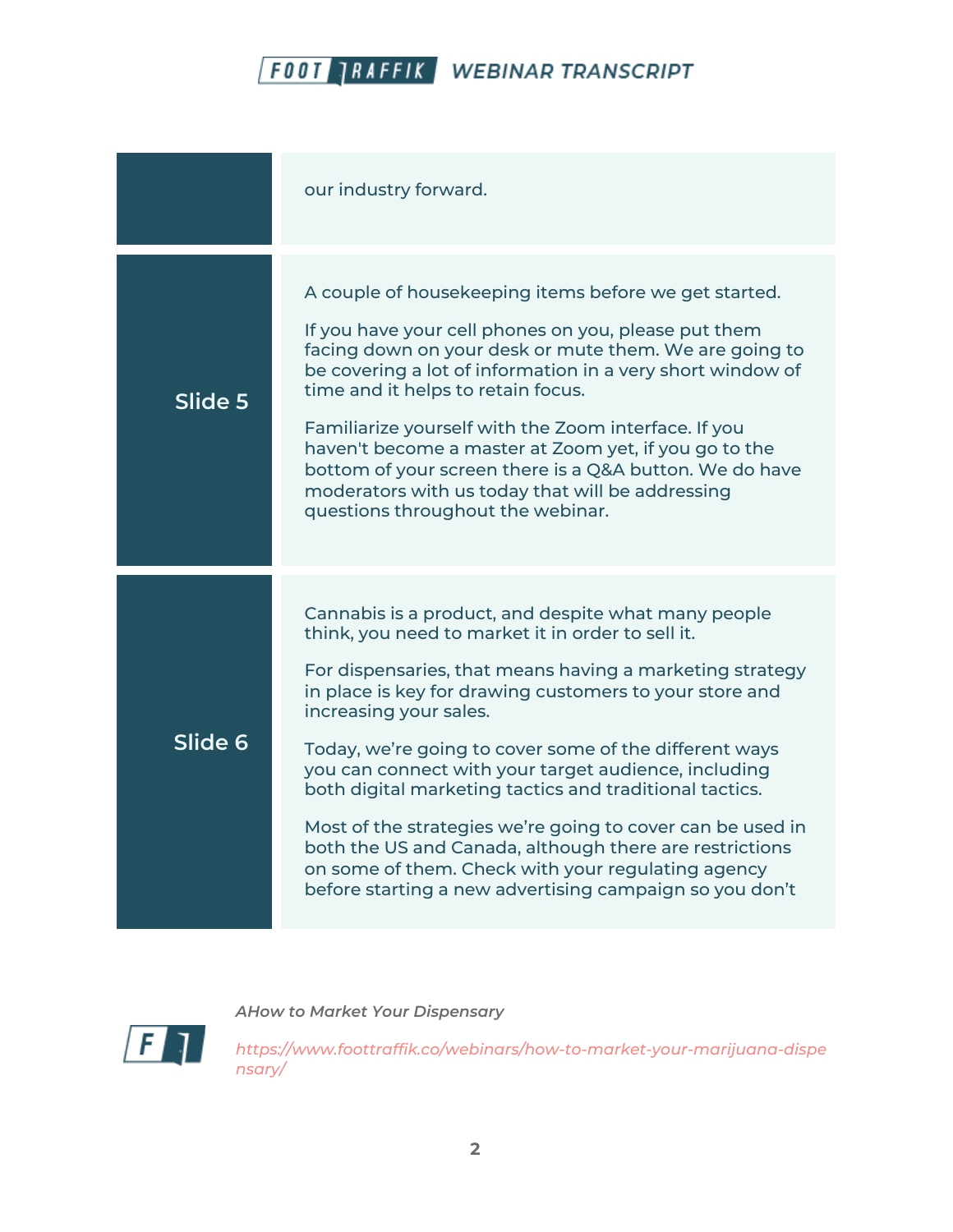|         | get fined.<br>Let's jump into seven different ways to attract customers<br>first.                                                                                                                                                                                                                                                                                                                                                                                                                                                                                                                                                                                                                                                                                                                                                                                                                                                                                                                                                                                                                                                                                                |
|---------|----------------------------------------------------------------------------------------------------------------------------------------------------------------------------------------------------------------------------------------------------------------------------------------------------------------------------------------------------------------------------------------------------------------------------------------------------------------------------------------------------------------------------------------------------------------------------------------------------------------------------------------------------------------------------------------------------------------------------------------------------------------------------------------------------------------------------------------------------------------------------------------------------------------------------------------------------------------------------------------------------------------------------------------------------------------------------------------------------------------------------------------------------------------------------------|
| Slide 7 | The first place to start when considering marketing your<br>dispensary is your website.<br>Your website is your digital home. It needs to be easy to<br>navigate on any device your customers may use,<br>including their phones.<br>Your website should have clear call-to-actions and an<br>easy-to-find link to your online menu.<br>All of your contact information should be accurate and<br>clearly visible. No one wants to hunt for your address,<br>make it easy on your visitors.<br>Your website should also feature places to capture visitor<br>information so you can engage with them in the future.<br>We recommend getting both emails and phone numbers,<br>though you can choose the one that works best for you.<br>Your website is the flagship of your digital media<br>presence and your brand. Investing in your website to<br>ensure that it is valuable for your audience while<br>representing your brand effectively is vital to your success.<br>To make sure this is the case, you should be tracking data.<br>Install Google Analytics to better understand how<br>customers are using your website. We are happy to help.<br>Make sure to track: |



*AHow to Market Your Dispensary*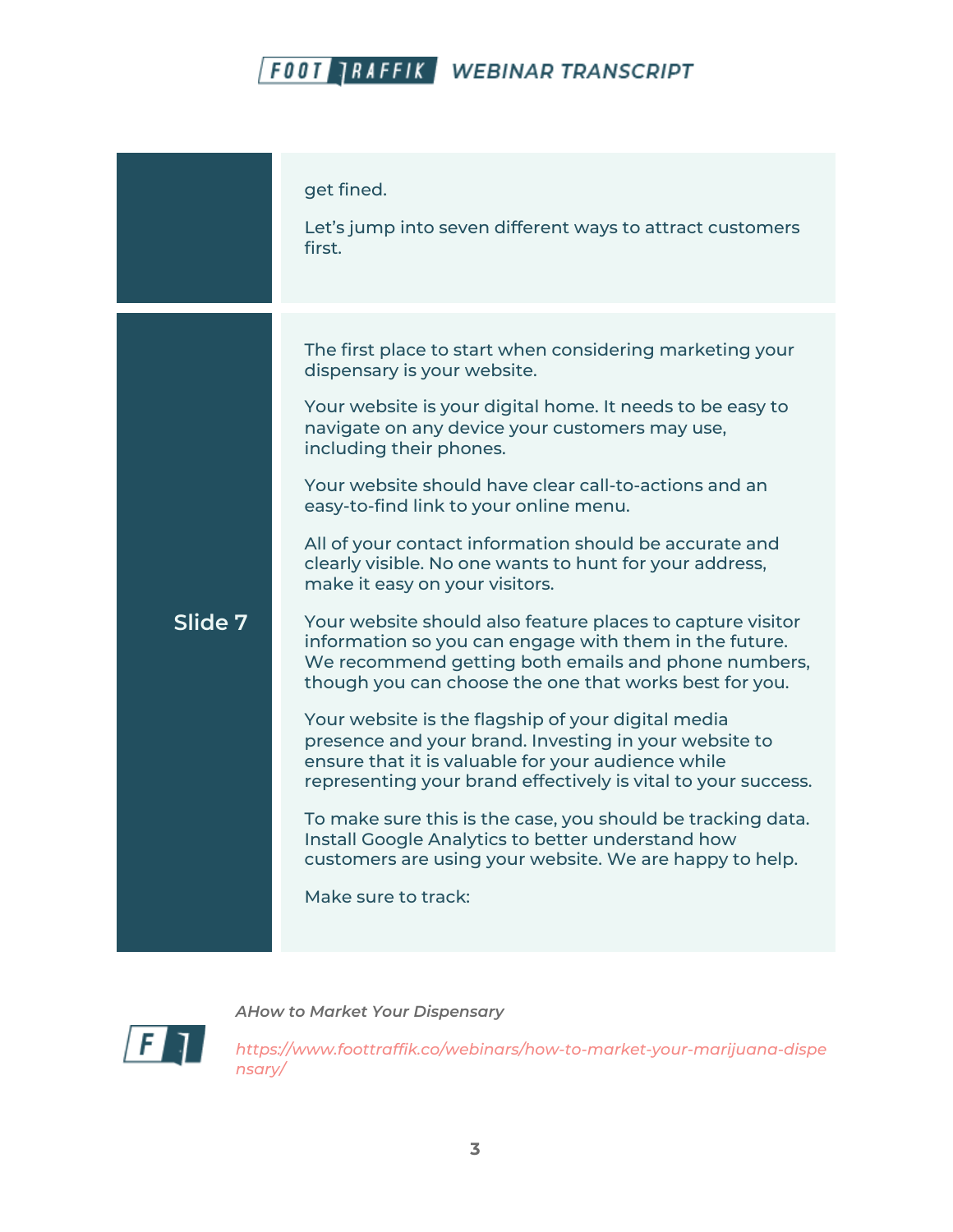|         | <b>Number of Visitors</b><br><b>Number of Unique Visitors</b><br>• Length of Stay<br>• Sources of Traffic<br><b>Pages Visited</b><br>Then use that data to create more content or switch<br>things around on your website.                                                                                                                                                                                                                                                                                                                                                                                                                                                                                                                                                                                                                                                                                                                                                                                                                                                                                                                            |
|---------|-------------------------------------------------------------------------------------------------------------------------------------------------------------------------------------------------------------------------------------------------------------------------------------------------------------------------------------------------------------------------------------------------------------------------------------------------------------------------------------------------------------------------------------------------------------------------------------------------------------------------------------------------------------------------------------------------------------------------------------------------------------------------------------------------------------------------------------------------------------------------------------------------------------------------------------------------------------------------------------------------------------------------------------------------------------------------------------------------------------------------------------------------------|
| Slide 8 | Social media is a must nowadays. A social media strategy<br>defines how your organization can relate and<br>communicate with your target audience.<br>You don't have to be on every social media platform. It's<br>ok to focus your efforts on one or two and just<br>concentrate on the channels that are the most popular<br>with your audience. Otherwise, you won't be able to invest<br>the time in creating content that draws engagement.<br>To increase your visibility, make sure your social media<br>posts provide value so that your followers are motivated<br>to engage with you. You should post frequently and about<br>topics that your audience cares about.<br>Take the time to respond to people who comment on<br>your posts or who share posts and tag your brand. By<br>engaging with your audience, they'll engage with you<br>more and they'll be more likely to share your content.<br>You can't improve what you don't measure. Use analytics<br>to assess what's working, what's not working, and why.<br>Tip: Make sure to include your social media buttons on<br>your website, place social URLs on your receipts, and |



*AHow to Market Your Dispensary*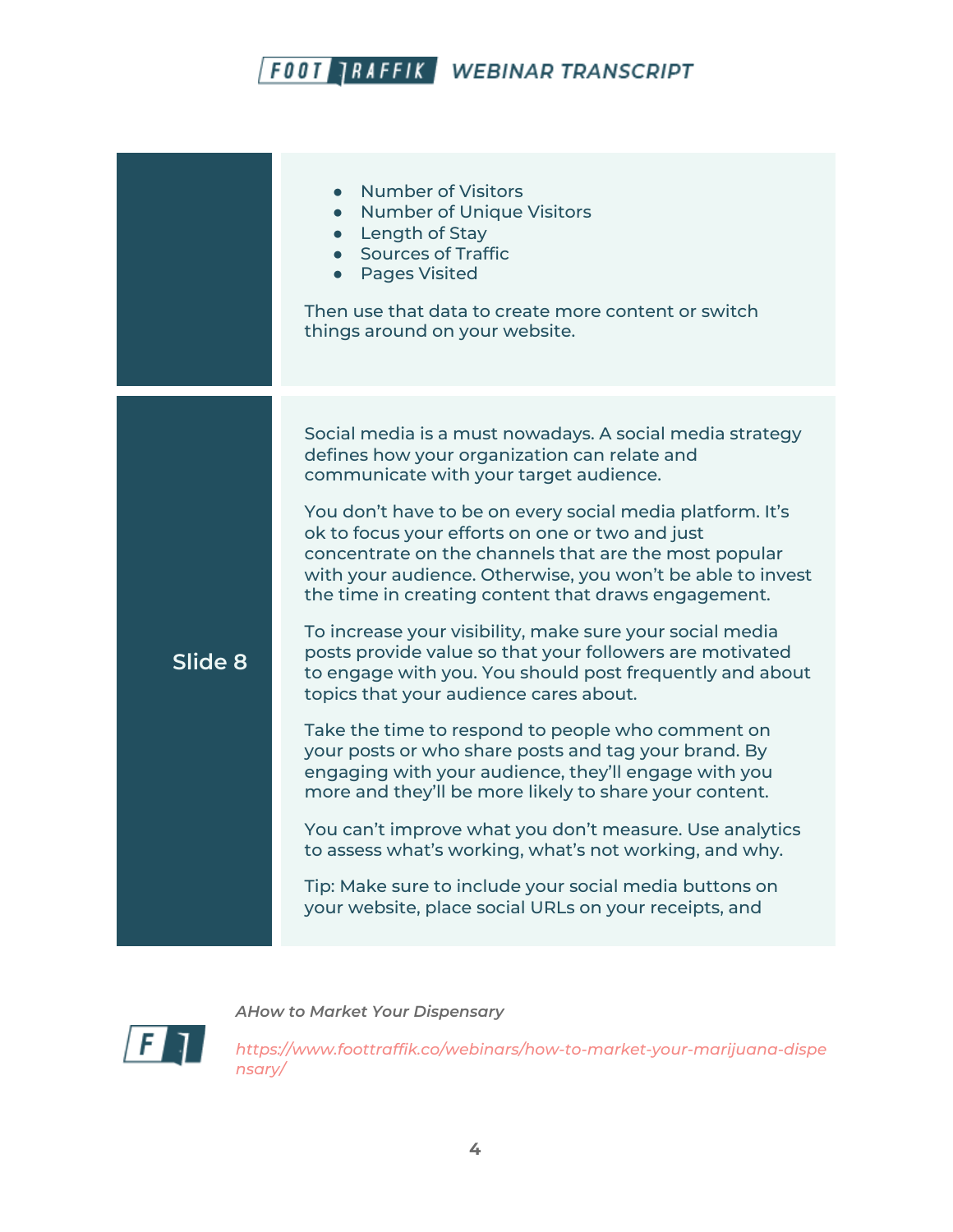|         | display them prominently in your store — you can even<br>put a sticker on your window.                                                                                                                                                                                                                                                                                                                                                                                                                                                                                                                                                                                                                                                                                                                                                                                                                                                                                                                                                                                                                                                                                                                                      |
|---------|-----------------------------------------------------------------------------------------------------------------------------------------------------------------------------------------------------------------------------------------------------------------------------------------------------------------------------------------------------------------------------------------------------------------------------------------------------------------------------------------------------------------------------------------------------------------------------------------------------------------------------------------------------------------------------------------------------------------------------------------------------------------------------------------------------------------------------------------------------------------------------------------------------------------------------------------------------------------------------------------------------------------------------------------------------------------------------------------------------------------------------------------------------------------------------------------------------------------------------|
| Slide 9 | SEO stands for Search Engine Optimization, which is the<br>practice of increasing the quantity and quality of traffic to<br>your website through organic search engine results.<br>Organic search traffic is unpaid traffic that comes from<br>Google.<br>When customers want to find a dispensary near them,<br>they turn to search—and Google, in particular. And if you<br>want to show up in those search results, then it's crucial<br>that you have a robust SEO strategy and a team to<br>implement it. Otherwise, searchers will go right to your<br>competition.<br>Search engine optimization shows that your page is<br>relevant for particular keywords. In our business, that may<br>be "San Diego dispensary," "Detroit provisioning center,"<br>or "Santa Rosa marijuana delivery<br>Optimizing your site around these keywords makes it<br>more likely that people who are looking for your services<br>will find you.<br>When you have a good SEO strategy, two things will<br>happen.<br>One, you'll show up higher in search results, and two,<br>you'll get more organic traffic.<br>When you rank better in Google, it helps create brand<br>trust and authority. It shows searchers that your site is |



*AHow to Market Your Dispensary*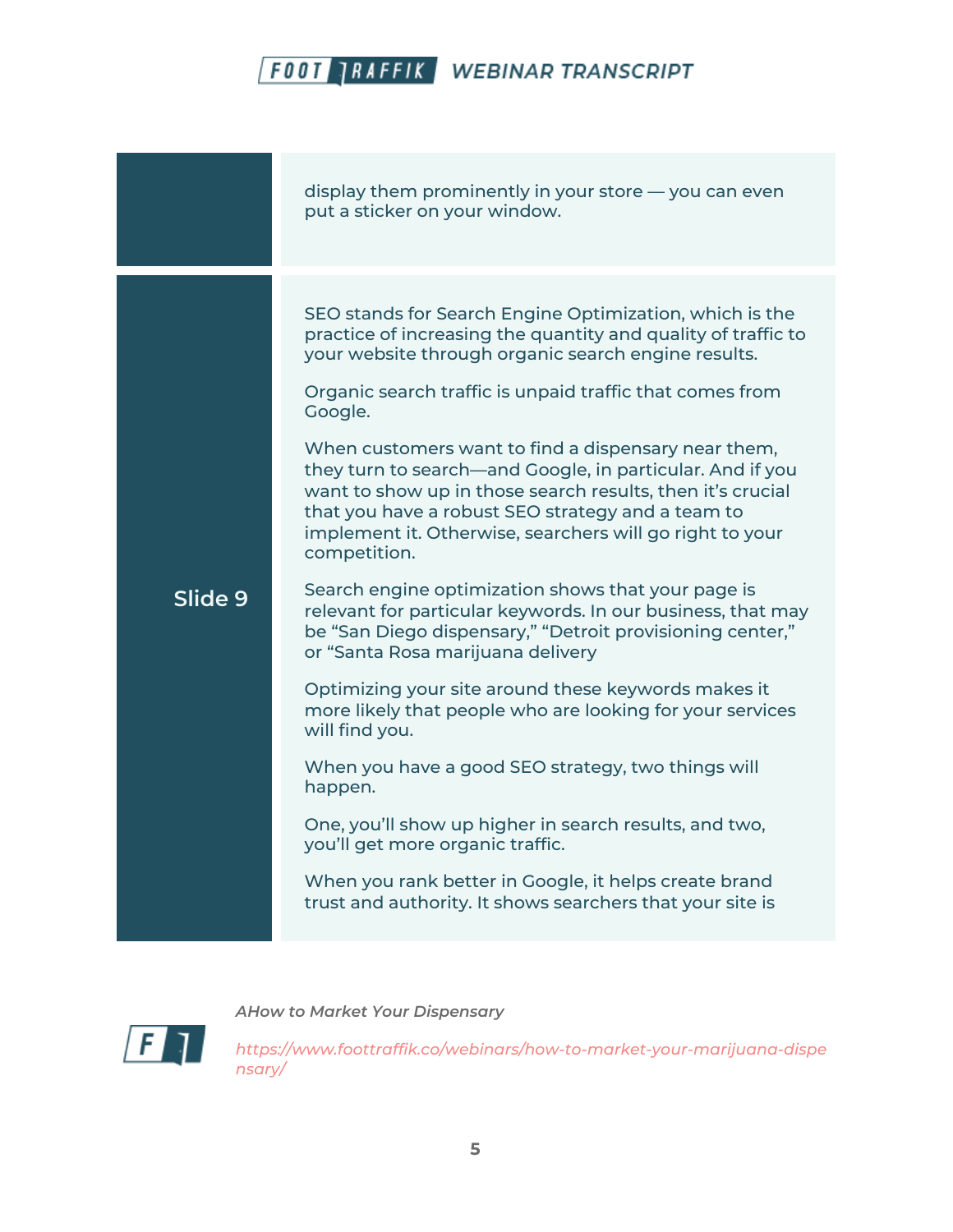|          | relevant and that it may be useful for them. They<br>automatically equate high rankings with quality.                                                                                                                                                                                      |
|----------|--------------------------------------------------------------------------------------------------------------------------------------------------------------------------------------------------------------------------------------------------------------------------------------------|
| Slide 10 | Google Ads is pay-per-click advertising hosted on the<br>world's most popular search engine.                                                                                                                                                                                               |
|          | When used right, you can get your dispensaries ads above<br>search results.<br>Think about how valuable that is - 93% of internet<br>searches in North America are done on Google. It's the<br>most used search tool in the world and the one that's<br>most popular among your customers. |
|          | If you have your ads set up right, you can start appealing<br>to potential customers who are looking for a dispensary<br>near them and send them right to your menu.                                                                                                                       |
|          | While it's still important to use SEO to build your organic<br>search results, using Google Ads is like hitting hyperspeed<br>on your advertising campaign.                                                                                                                                |
|          | Plus, it has a predictable customer acquisition cost, unlike<br>traditional advertising. Once your campaign is dialed in,<br>you can determine how much you'll need to spend to<br>acquire a new customer.                                                                                 |
|          | Now, you may be thinking that dispensaries can't use<br>Google Ads. I'm here to tell you that not only can you use<br>Google Ads, but that you can create campaigns that will<br>help drive more conversions and sales.                                                                    |
|          | Over the last year, we've invested \$224,565 dollars on<br>Google Ads campaigns and we've generated nearly \$2.2                                                                                                                                                                           |



*AHow to Market Your Dispensary*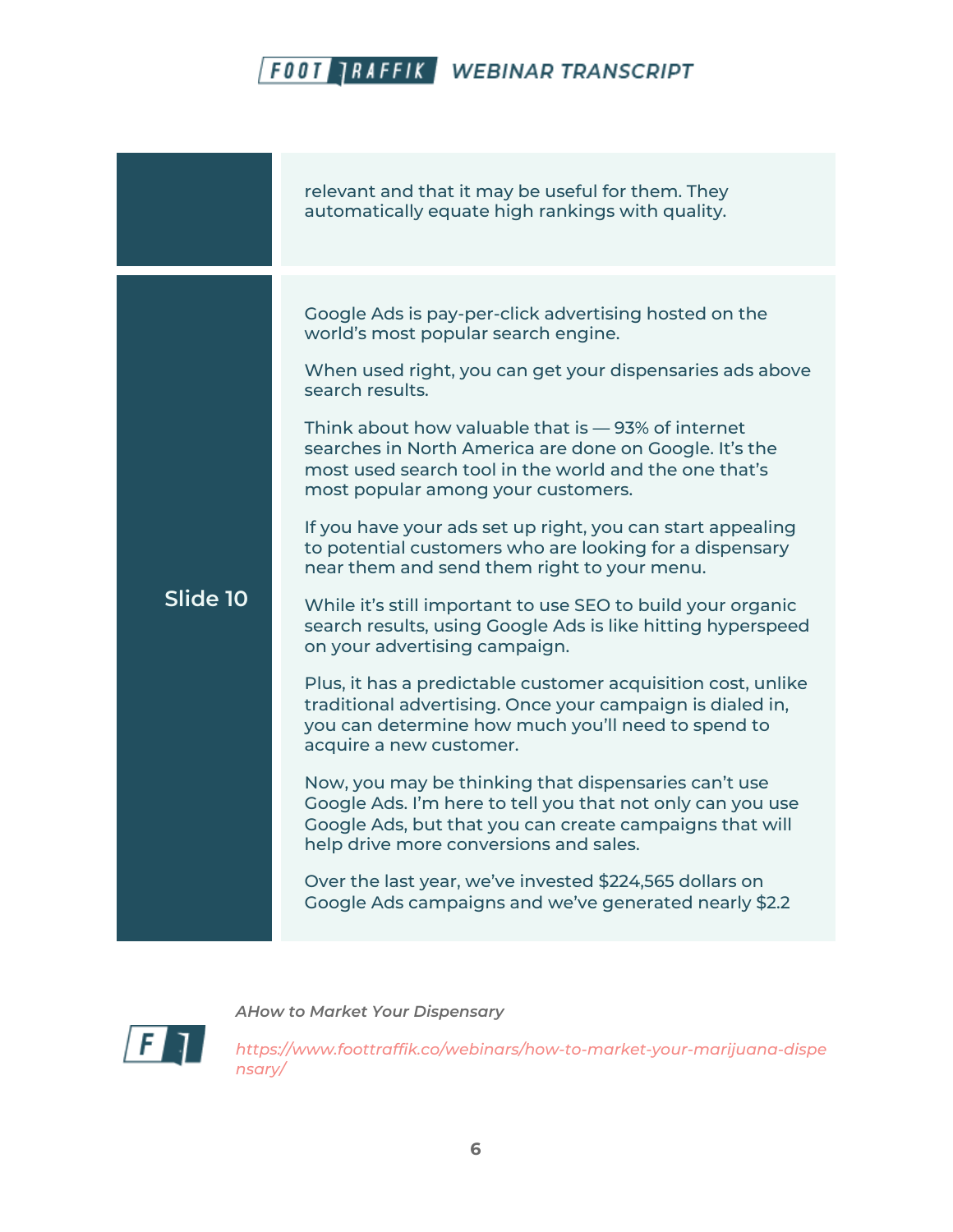

million in revenue. Part of the reason that Google Ads is such a high-ROI tool is that you're advertising to people who are already interested in your service. You're not putting up a billboard and hoping that someone who's interested in what you're offering as they are driving by. Google Ads is targeted advertising that is meant to reach individuals who are predisposed to want to buy from you. When executed correctly, these ads can quickly increase your web traffic and help you drive sales. At Foottraffik, our customers can make \$6-\$20 for every \$1 they spend on Google Ads. That's up to 2000% return on investment. Where else can you get a number like that? **Slide 11** Geo-advertising, which is sometimes called geo-targeted advertising or geo-ads, is the use of display ads on mobile devices within a set geographic region. You've definitely seen them while browsing on your phone. Plenty of companies outside of the cannabis industry use them to increase their reach, including Amazon and Wayfair. Why? Because geo-ads allow you to connect with new customers, right where they are. With the increase in internet use, online display ads help keep your dispensary front and center with your customers. Once they enter one of the perimeters you've



*AHow to Market Your Dispensary*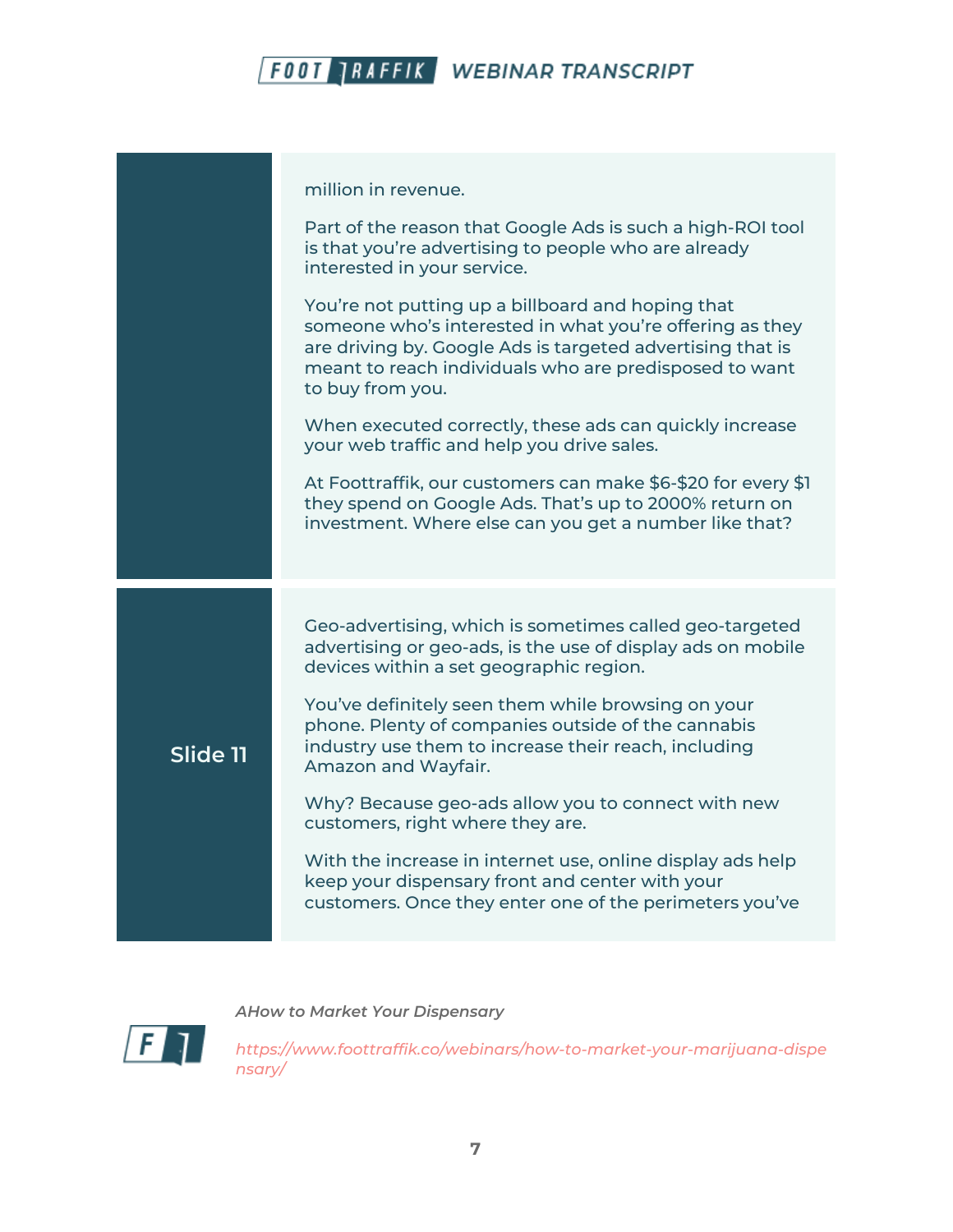|          | created for your ads, they'll see your ads if they use one of<br>the mobile sites or apps in our network.                                                                                                                                                                          |
|----------|------------------------------------------------------------------------------------------------------------------------------------------------------------------------------------------------------------------------------------------------------------------------------------|
|          | Again, one of the biggest problems facing dispensaries is<br>the lack of compliant ways to advertise. Our Geo-Ads<br>service not only addresses this concern, but we make the<br>whole process easy.                                                                               |
|          | We offer three different ways in which Geo Ads can help<br>your business, and they can work well by themselves or in<br>combination.                                                                                                                                               |
|          | The first is proximity, where you are able to target<br>consumers within the area of your dispensary or your<br>delivery area. This is an excellent way to reach everyone<br>that's at home browsing the web or playing apps on their<br>phones or waiting in grocery store lines. |
|          | Next is competitor targeting, which is the ability to target<br>competing retailers to gain market share. This tactic is<br>essentially trying to lure people away from your<br>competition.                                                                                       |
|          | And then finally, we have geo-fencing. This is the ability to<br>draw on a map around the areas where you want to<br>target. With less mobility and more people at home, this<br>is an opportunity to target specific neighborhoods and<br>areas.                                  |
| Slide 12 | In states that allow for it, a billboard can help increase<br>awareness of your business.                                                                                                                                                                                          |
|          | While this isn't a targeted ad, or one that you can get a<br>true ROI for, it can still help cement brand recognition                                                                                                                                                              |
|          |                                                                                                                                                                                                                                                                                    |



*https://www.foottraffik.co/webinars/how-to-market-your-marijuana-dispe nsary/*

*AHow to Market Your Dispensary*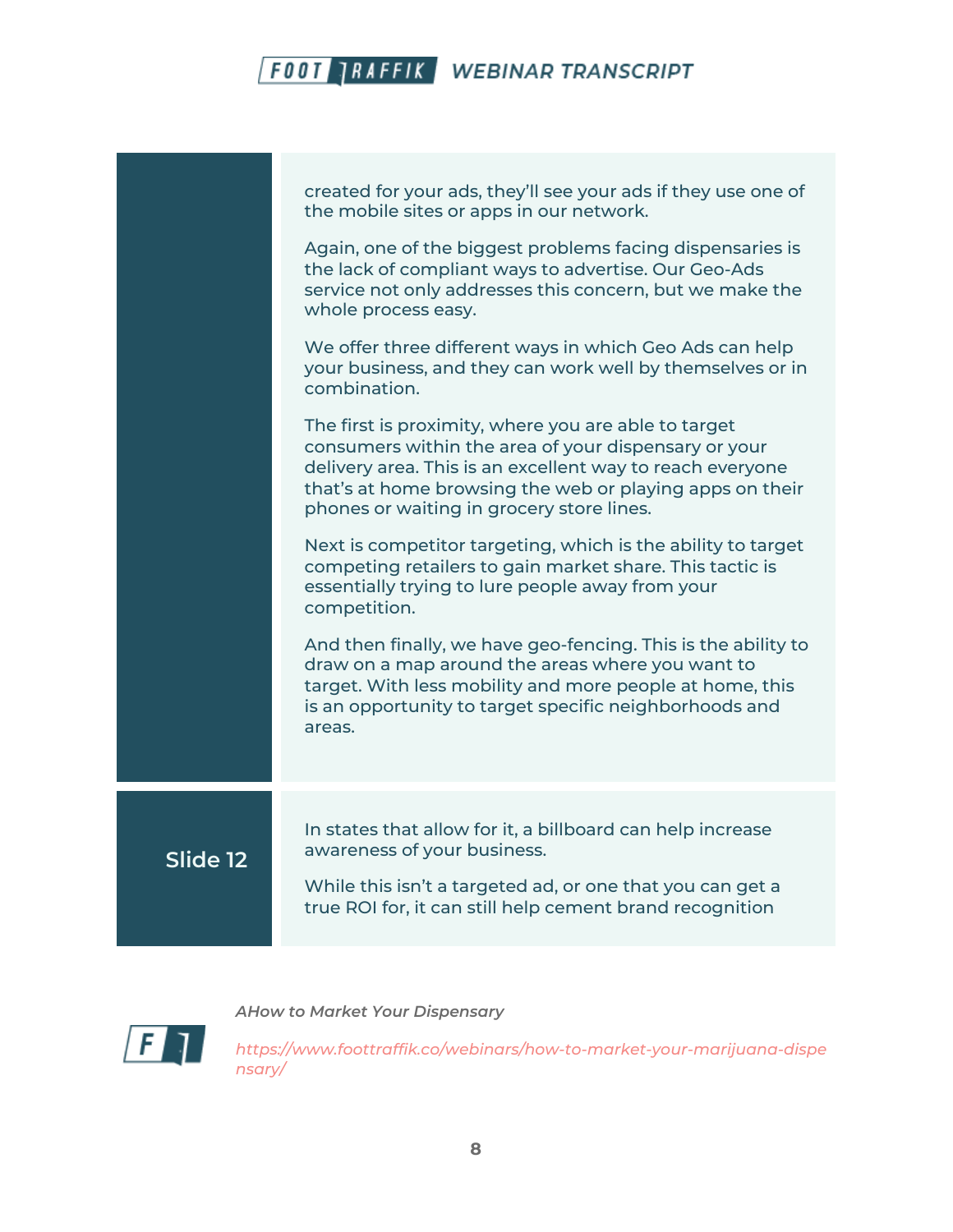|          | and make you top of mind with consumers.                                                                                                                                                                                                                                                                                                                                                                                                                                                                                                                                                                                                                                                                                                                                                         |
|----------|--------------------------------------------------------------------------------------------------------------------------------------------------------------------------------------------------------------------------------------------------------------------------------------------------------------------------------------------------------------------------------------------------------------------------------------------------------------------------------------------------------------------------------------------------------------------------------------------------------------------------------------------------------------------------------------------------------------------------------------------------------------------------------------------------|
| Slide 13 | Sending a direct mailer out with a QR code or a coupon<br>code can help increase your orders.<br>If you offer delivery, you can send your mailer to of-age<br>adults within your delivery area.<br>If you don't offer delivery, choose a radius from your store<br>to target. In an Urban area, this may be as small as 2 miles,<br>whereas it may be around 20 miles for a suburban area.                                                                                                                                                                                                                                                                                                                                                                                                       |
| Slide 14 | Let's jump into engaging with customers.<br>A loyalty program is a rewards program offered by a<br>dispensary to customers who frequently make purchases.<br>A loyalty program may give a customer advanced access<br>to new products, special sales, coupons, or free<br>merchandise.<br>Why is it important? A successful dispensary relies on<br>building a base of loyal, repeat customers. The cost of<br>acquiring new customers is much higher than retaining<br>(and nurturing) existing ones.<br>Thankfully, technology makes setting up one of these<br>programs easier than ever: Most customer loyalty<br>software use iPads (which you place strategically in your<br>dispensary to capture customers at the point of sale).<br>Many applications integrate, menus, online ordering |



*AHow to Market Your Dispensary*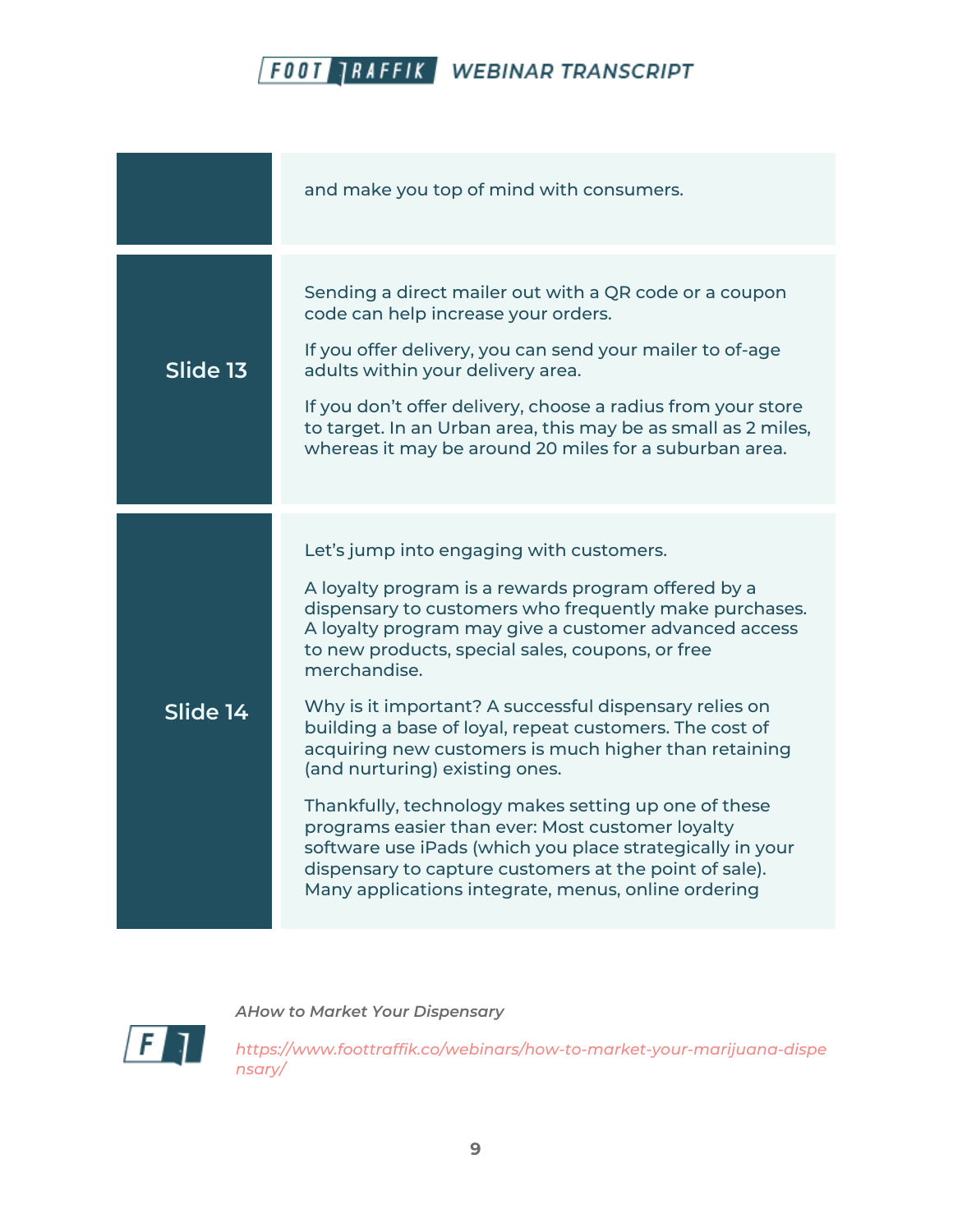|          | options, rewards, and more!                                                                                                                                                                                                                                                                                                                                                                                                                                                                                                                                                                                                                                                                                                                                                                                                                                                                                                                                                                                                                                                                                                                                                                                                                                                                                                                                                                                                                                 |
|----------|-------------------------------------------------------------------------------------------------------------------------------------------------------------------------------------------------------------------------------------------------------------------------------------------------------------------------------------------------------------------------------------------------------------------------------------------------------------------------------------------------------------------------------------------------------------------------------------------------------------------------------------------------------------------------------------------------------------------------------------------------------------------------------------------------------------------------------------------------------------------------------------------------------------------------------------------------------------------------------------------------------------------------------------------------------------------------------------------------------------------------------------------------------------------------------------------------------------------------------------------------------------------------------------------------------------------------------------------------------------------------------------------------------------------------------------------------------------|
| Slide 15 | Put simply, event marketing refers to the process of using<br>exhibits, presentations, or displays to promote your brand<br>or products. Events can occur online or offline; you can<br>choose to participate, host, or sponsor events. You can<br>promote these events through various inbound and<br>outbound marketing activities.<br>Events provide the opportunity for dispensaries to<br>connect directly with customers and clearly communicate<br>their message. They allow you to develop a more personal<br>one-to-one relationship with your customers and<br>prospects.<br>Let's face it: consumers are savvy and they desire more<br>than being inundated with one-way marketing<br>communications. Events provide a unique opportunity for<br>your customers to get to know you and your brand.<br>According to an Event Management Institute study, 74%<br>of event attendees say that they have a more positive<br>opinion about the company, brand, product, or service<br>being promoted after the event.<br>Event marketing should be an integral component of your<br>strategic marketing mix. Leveraging a combination of<br>online and offline events are a great way to boost your<br>bottom line!<br>To be impactful, events must be memorable. Your events<br>must be more than simply a staged advertisement. Done<br>well, events can yield handsome returns, and create<br>powerful and lasting impressions with your audience. |



*https://www.foottraffik.co/webinars/how-to-market-your-marijuana-dispe nsary/*

*AHow to Market Your Dispensary*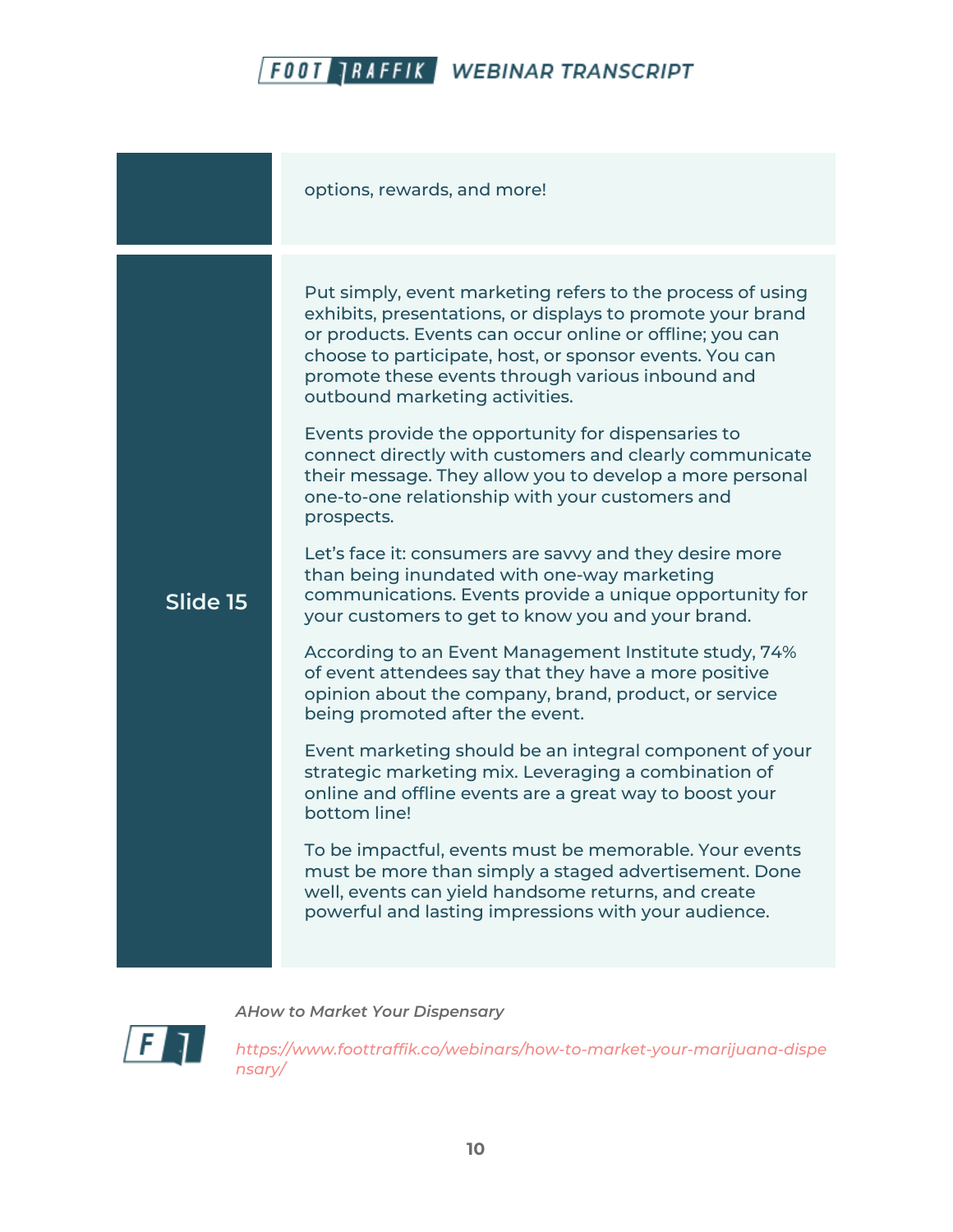|          | Providing your consumers the ability to engage in a<br>unique environment allows you to connect with them in a<br>relaxed low-pressure environment. Bottom line: you can<br>create long-lasting relationships that boosts the lifetime<br>value of your customers.                                                                                                                                                                                                                                                                                                                                                                                                                                                                                                                                                                                                                                                                                                                                                                                                                 |
|----------|------------------------------------------------------------------------------------------------------------------------------------------------------------------------------------------------------------------------------------------------------------------------------------------------------------------------------------------------------------------------------------------------------------------------------------------------------------------------------------------------------------------------------------------------------------------------------------------------------------------------------------------------------------------------------------------------------------------------------------------------------------------------------------------------------------------------------------------------------------------------------------------------------------------------------------------------------------------------------------------------------------------------------------------------------------------------------------|
| Slide 16 | Our last few strategies will help you nurture the<br>relationships you've built.<br>SMS marketing is the use of text messages to connect<br>with your customers. It's a crucial strategy for engaging<br>with your customers and building loyalty with them so<br>they'll buy from you time and time again.<br>SMS can help you build a rapport with your customer<br>base, share important info and deals, and generally<br>engage with your current customer base.<br>99% of texts get opened, and most of those are opened<br>within three minutes of receipt. SMS is the best way to get<br>right into your customers' hands. No other platform gives<br>you that kind of access.<br>In contrast, only a third of emails are opened, and less<br>than 1% of Twitter and Facebook posts reach their<br>intended audiences.<br>If you're running any deals or starting a new service, text<br>is a simple and effective way to share the info with your<br>current customers.<br>With SMS, not only do you provide value to your<br>customers, you are also staying top of mind. |



*AHow to Market Your Dispensary*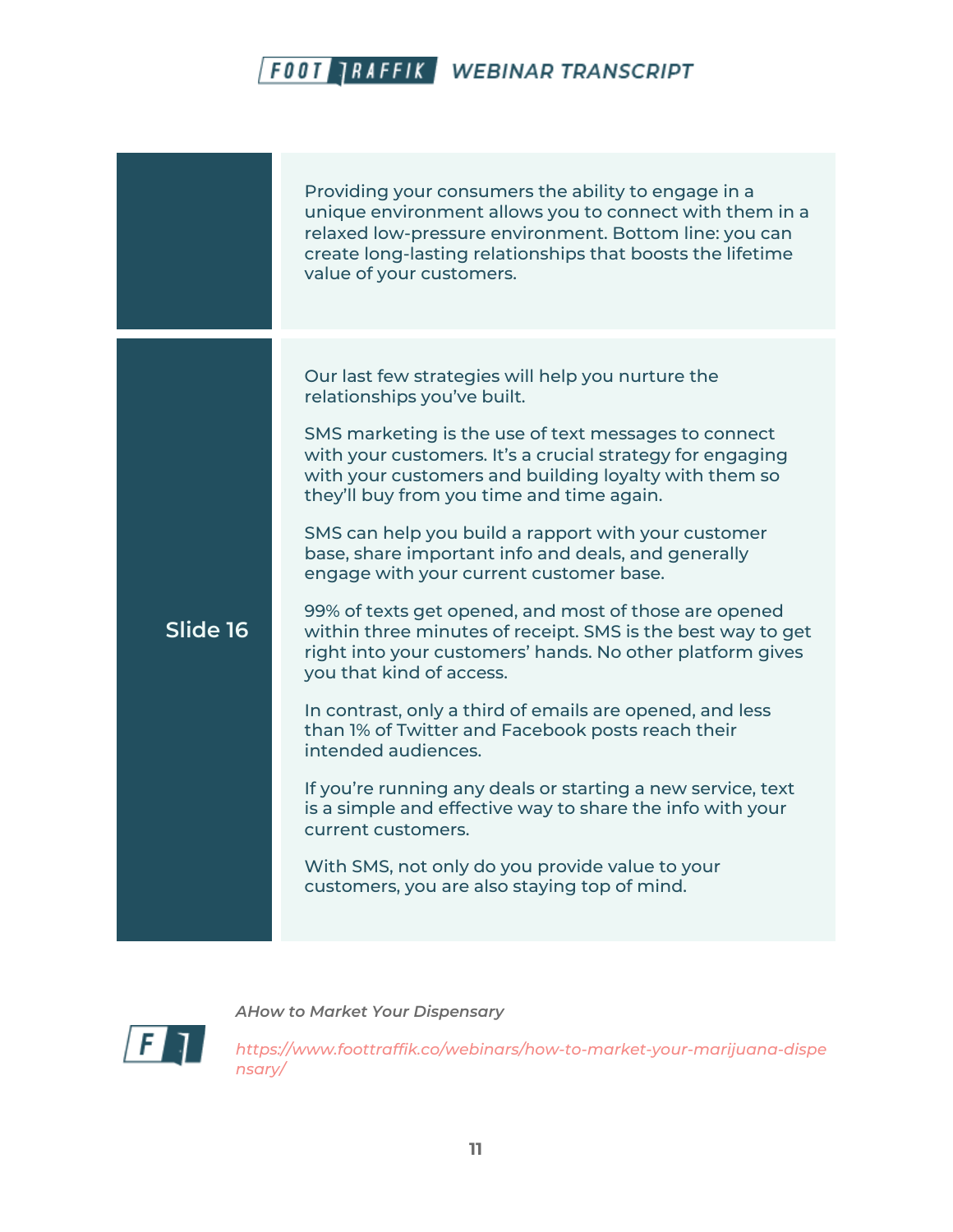|          | No other tactic helps you engage with your customers in<br>such a personal way.<br>Plus, sending SMS messages is inexpensive. Combine that<br>with a strong call to action to place an online order, and<br>you can instantly boost your sales.                                                                                                                                                                                                                                                                                                                                                                                                                                                                                                                                                                                                     |
|----------|-----------------------------------------------------------------------------------------------------------------------------------------------------------------------------------------------------------------------------------------------------------------------------------------------------------------------------------------------------------------------------------------------------------------------------------------------------------------------------------------------------------------------------------------------------------------------------------------------------------------------------------------------------------------------------------------------------------------------------------------------------------------------------------------------------------------------------------------------------|
| Slide 17 | Email is a great way to keep your subscribers informed.<br>According to Marketing Sherpa, 72% of people prefer to<br>receive promotional content through email, compared to<br>17% who prefer social media.<br>Plus, 90% of email gets delivered to the intended<br>recipient's inbox; whereas only 2% of your Facebook fans<br>see your posts in their News Feed<br>Your email and SMS lists are info that you own. You don't<br>own your social media profiles, and they can be shut<br>down at any time. And let's not even mention the<br>negative impact that algorithm changes can have.<br>However, your lists are yours and they provide you with<br>different avenues for reaching your customers.<br>Build your email list through your website or at your POS,<br>and then use it to share deals, events, and your newest<br>blog posts. |
| Slide 18 | The last strategy we're going to cover today is Reputation<br>Management.                                                                                                                                                                                                                                                                                                                                                                                                                                                                                                                                                                                                                                                                                                                                                                           |



*AHow to Market Your Dispensary*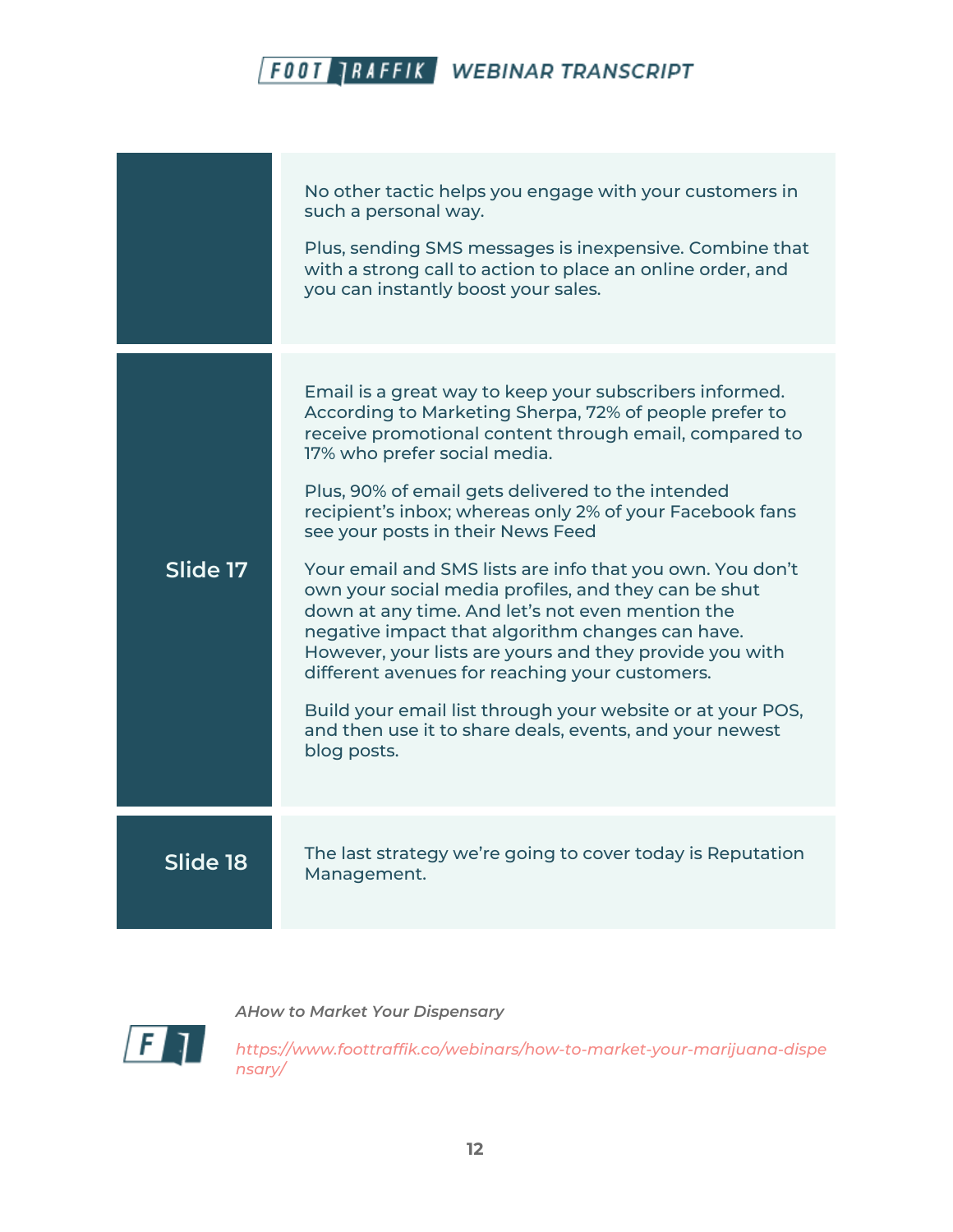Online reviews are one of the most important elements of any local business's marketing program.

Online reviews have changed the face of online marketing. Reviews bridge the gap between word-of-mouth and the viral form of feedback that can make you or break you.

A well-thought-out strategy will help you develop active, positive participation among your customers while increasing brand awareness and long-term profitability.

When customers are shopping at your store, encourage them to review your business. A little bit of effort pays serious dividends; customers feel heard, and prospective customers get to see all your great reviews, thereby encouraging them to shop with you.

Reviews can also boost your SEO. Aim to get one new review a day and a ranking of 4.7 stars.

To get reviews, you'll want to make sure your budtenders are asking your customers for them after a positive experience. You can also create flyers with a QR code to place in bags or re-engage customers with SMS to ask for a Google review.

In terms of reputation management, you should check your reviews regularly and respond to both positive and negative reviews.

For negative reviews, try to take the encounter offline by offering your phone number. If you're able to address the reviewer's concerns, they may be willing to update their review and leave you positive feedback instead.



*AHow to Market Your Dispensary*